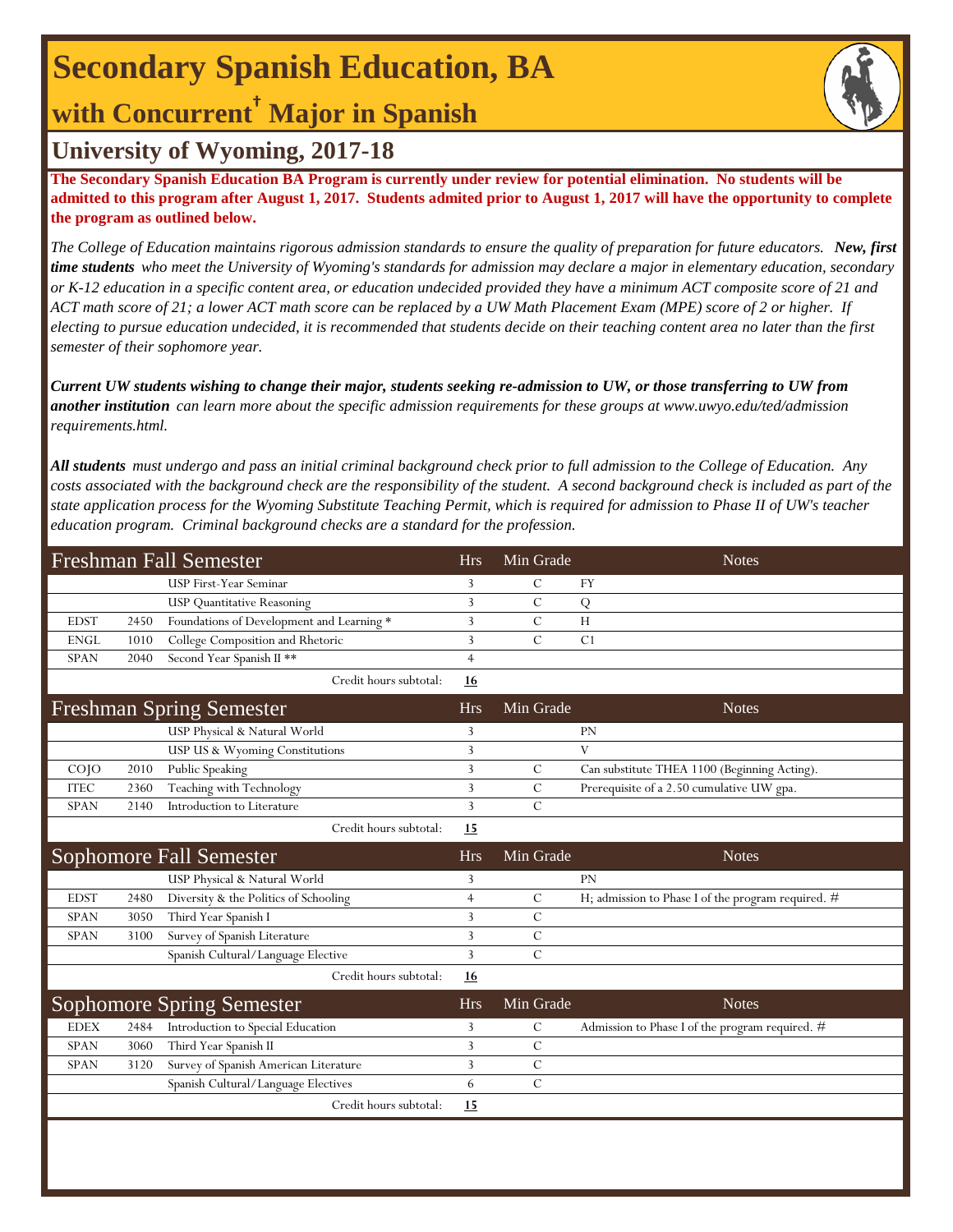# **Secondary Spanish Education, BA**

## **with Concurrent† Major in Spanish**



## **University of Wyoming, 2017-18**

|             |      | <b>Junior Fall Semester</b>                            | <b>Hrs</b>     | Min Grade      | <b>Notes</b>                                                                 |
|-------------|------|--------------------------------------------------------|----------------|----------------|------------------------------------------------------------------------------|
| <b>EDCI</b> | 4350 | Introduction to Second Language Acquisition            | 3              | $\mathcal{C}$  |                                                                              |
|             |      | Linguistics, Sociolinguistics, & Social Literacies for |                |                |                                                                              |
| <b>EDCI</b> | 4761 | Teachers                                               | 3              | C              |                                                                              |
| <b>SPAN</b> | 3080 | Southwest Spanish                                      | $\overline{3}$ | $\overline{C}$ | Can substitute SPAN 4070 (Fourth Year Spanish I).                            |
|             |      | <b>Upper Division Spanish Elective</b>                 | 3              | $\overline{C}$ |                                                                              |
|             |      | Elective                                               | 3              |                |                                                                              |
|             |      | Credit hours subtotal:                                 | 15             |                |                                                                              |
|             |      | <b>Junior Spring Semester</b>                          | <b>Hrs</b>     | Min Grade      | <b>Notes</b>                                                                 |
| <b>EDST</b> | 3000 | Teacher as Practitioner                                | 6              | $\mathcal{C}$  | C2; admission to Phase II of the program required. #                         |
| <b>SPAN</b> | 4080 | Fourth Year Spanish II                                 | 3              | $\overline{C}$ |                                                                              |
| <b>SPAN</b> | 4310 | Introduction to Hispanic Linguistics                   | 3              | $\mathcal{C}$  | Can substitute SPAN 4090 (Spanish Phonetics & History of the<br>Language).   |
|             |      | Spanish Cultural/Language Elective                     | 3              | $\mathcal{C}$  |                                                                              |
|             |      | Credit hours subtotal:                                 | 15             |                |                                                                              |
|             |      | <b>Senior Fall Semester</b>                            | <b>Hrs</b>     | Min Grade      | <b>Notes</b>                                                                 |
| <b>EDCI</b> | 4450 | Issues in Multicultural Education                      | 3              | C              |                                                                              |
| <b>EDSE</b> | 3276 | Methods I: Secondary Modern Language Education         | 3              | $\mathcal{C}$  | Admission to Phase IIIa of the program required. #                           |
| <b>EDSE</b> | 4276 | Methods II: Secondary Modern Language Education        | $\overline{4}$ | $\mathcal{C}$  | C3; admission to Phase IIIa of the program required. $#$                     |
| <b>EDST</b> | 3550 | <b>Educational Assessment</b>                          | $\overline{2}$ | $\mathcal{C}$  | Prerequisite of a 2.75 cumulative UW gpa.                                    |
|             |      | <b>Upper Division Spanish Elective</b>                 | 3              | $\overline{C}$ |                                                                              |
|             |      | Credit hours subtotal:                                 | 15             |                |                                                                              |
|             |      | <b>Senior Spring Semester</b>                          | <b>Hrs</b>     | Min Grade      | <b>Notes</b>                                                                 |
| <b>EDSE</b> | 4500 | Residency in Teaching                                  | 15             | S              | Admission to Phase IIIb of the program is required; offered<br>$S/U$ only. # |
|             |      | Credit hours subtotal:                                 | 15             |                |                                                                              |
|             |      | <b>TOTAL CREDIT HOURS:</b>                             | <u>122</u>     |                |                                                                              |

This is a guide for course work in the major; actual course sequence may vary by student. Please refer to the online student degree evaluation, and consult with an academic advisor. • Not all courses are offered every semester and some electives may have prerequisites. Students should review the course descriptions in the *University Catalog* and consult with their academic advisor to plan accordingly.

#### **University of Wyoming requirements:**

Students must have a minimum cumulative GPA of 2.0 to graduate. • Students must complete 42 hours of upper division (3000-level or above) coursework, 30 of which must be from the University of Wyoming. • Courses must be taken for a letter grade unless offered only for S/U. • University Studies Program (USP) Human Culture (H) and Physical & Natural World (PN) courses must be taken outside of the major subject, but can be cross-listed with the major.

#### **College of Education requirements:**

This plan assumes student college readiness. Students should be able to start taking 1000-level courses the first semester of college.  $\bullet$ All professional education courses must be completed with a grade of C or higher. Grades of C- or lower will not satisfy this requirement.